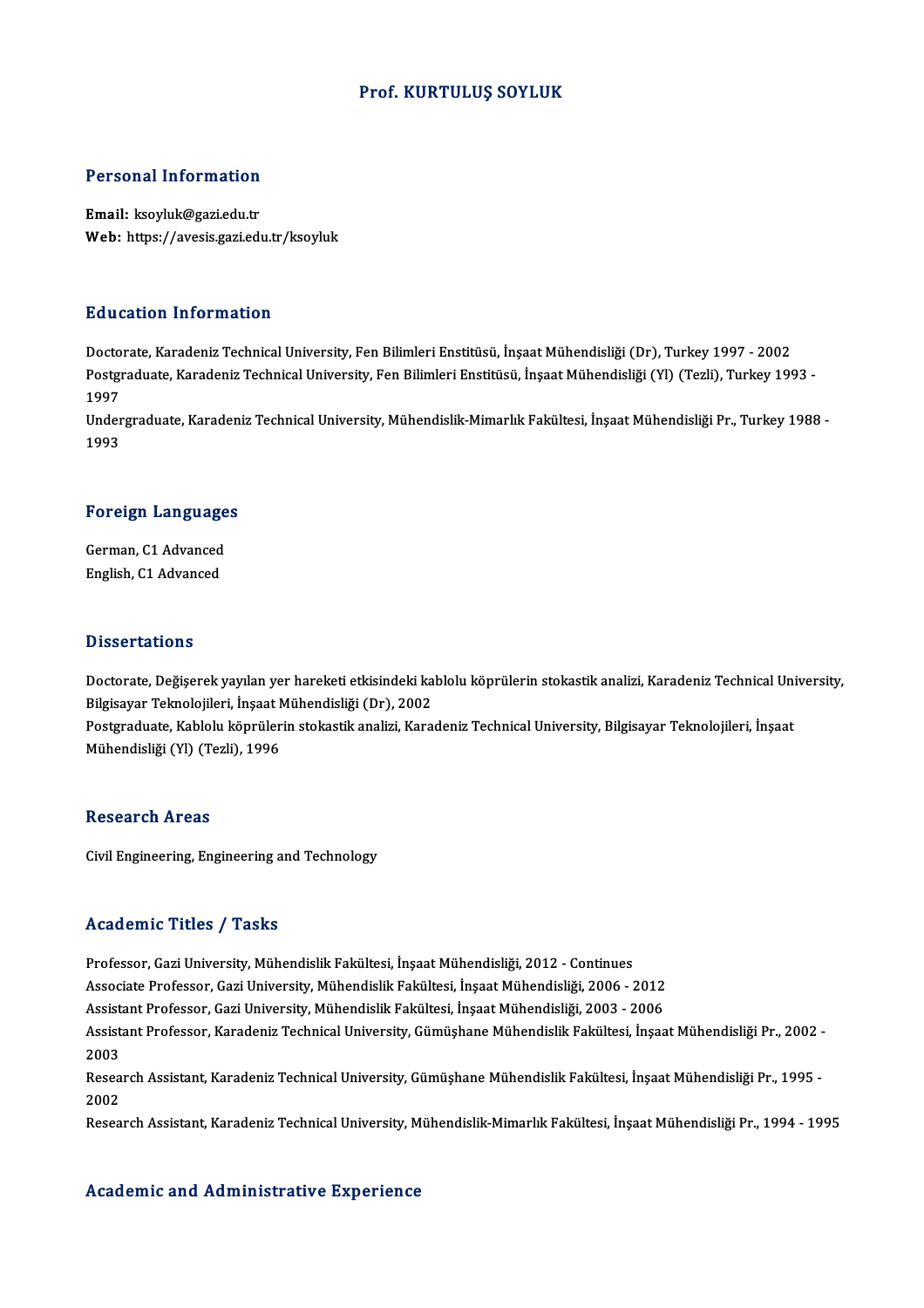Head of Department, Gazi University, Mühendislik Fakültesi, İnşaat Mühendisliği, 2016 - 2020

# Advising Theses

Advising Theses<br>SOYLUK K., Dynamıc Analysıs Of Steel Arch Brıdges For Near-Fault Ground Motions Travelling With Finite Wave Velocity,<br>Postsraduata D.Yılmaz(Student), 2019 Postgraduate, D.Yılmaz (Student), 2018<br>Postgraduate, D.Yılmaz (Student), 2018<br>SOVLUK K. Sonlu hızla yayılan yalan fay SOYLUK K., Dynamıc Analysis Of Steel Arch Bridges For Near-Fault Ground Motions Travelling With Finite Wave Velc<br>Postgraduate, D.Yilmaz(Student), 2018<br>SOYLUK K., Sonlu hızla yayılan yakın fay yer hareketi etkisi için çelik Postgraduate, D.Yılmaz(Student), 2018<br>SOYLUK K., Sonlu hızla yayılan yakın fay<br>D.YILMAZ(Student), 2018 SOYLUK K., Sonlu hızla yayılan yakın fay yer hareketi etkisi için çelik kemer köprülerin dinamik analizi, Postgraduate, D.YILMAZ(Student), 2018<br>SOYLUK K., Comparıson Of Dynamıc Responses Of Suspensıon And Cable-Stayed Brıd SOYLUK K., Comparison Of Dynamic Responses Of Suspension And Cable-Staved Bridges Having Equal Center Span SOYLUK K., Comparison Of Dynamic Responses Of Suspension And Cable-Stayed Bridges Having Equal C<br>Lenghts, Doctorate, H.KARTAL(Student), 2018<br>SOYLUK K., An Analysis Of Reinforced Concrete Buildings Under Explosive Based Dem Lenghts, Doctorate, H.KAR<br>SOYLUK K., An Analysis Of<br>H.ÖZMEN(Student), 2017<br>SOVLUK K., Dimamis analy SOYLUK K., An Analysis Of Reinforced Concrete Buildings Under Explosive Based Demolition, Doctorate,<br>H.ÖZMEN(Student), 2017<br>SOYLUK K., Dynamic analysis of long span bridges under near-fault ground motion effects, Postgradu H.ÖZMEN(Student), 2017<br>SOYLUK K., Dynamic analys<br>H.KARACA(Student), 2017<br>SOVLUK K. Comparative Co SOYLUK K., Dynamic analysis of long span bridges under near-fault ground motion effects, Postgraduat<br>H.KARACA(Student), 2017<br>SOYLUK K., Comparative Cost Analysis Of Suspension Bridges And Cable Stayed Bridges, Postgraduate H.KARACA(Student), 2017<br>SOYLUK K., Comparative Cost Analysis Of Suspension Bridges And Cable Stayed Bridges, Postgraduate,<br>E.GÖKMEN(Student), 2015 SOYLUK K., Comparative Cost Analysis Of Suspension Bridges And Cable Stayed Bridges, Postgraduate,<br>E.GÖKMEN(Student), 2015<br>SOYLUK K., Investigation of the dynamic behaviour of cable - stayed bridges with respect to the ear E.GÖKMEN(Student), 2015<br>SOYLUK K., Investigation of the dynamic behavic<br>loads, Postgraduate, H.KARTAL(Student), 2012<br>SOVLUK K. Soil strugture interaction analysis of SOYLUK K., Investigation of the dynamic behaviour of cable - stayed bridges with respect to the earthquake and<br>loads, Postgraduate, H.KARTAL(Student), 2012<br>SOYLUK K., Soil-structure interaction analysis of cable-stayed bri loads, Postgraduate, H.KARTAL(Student),<br>SOYLUK K., Soil-structure interaction ana<br>Doctorate, E.AVANOĞLU(Student), 2011<br>SOVLUK K., İki ve üs boyutlu olarak moda SOYLUK K., Soil-structure interaction analysis of cable-stayed bridges subjected to multiple-support excitatio<br>Doctorate, E.AVANOĞLU(Student), 2011<br>SOYLUK K., İki ve üç boyutlu olarak modellenen kablolu köprülerin dinamik Doctorate, E.AVANOĞLU(Student), 2011<br>SOYLUK K., İki ve üç boyutlu olarak modellenen kablolu köprülerin dinamik davranışlarının karşılaştırılması,<br>Postgraduate, A.ÇELİK(Student), 2010 SOYLUK K., İki ve üç boyutlu olarak modellenen kablolu köprülerin dinamik davranışlarının karşılaştırılması,<br>Postgraduate, A.ÇELİK(Student), 2010<br>SOYLUK K., COMPARISON OF DYNAMIC BEHAVIOUR OF CABLE-STAYED BRIDGES WHICH ARE Postgraduate, A.ÇELİK(Student), 2010<br>SOYLUK K., COMPARISON OF DYNAMIC BEHAVIOUR OF<br>DIMENSIONAL, Postgraduate, A.ÇELİK(Student), 2010<br>SOYLUK K. TIME DERENDENT NONLINEAR ANALYSIS SOYLUK K., COMPARISON OF DYNAMIC BEHAVIOUR OF CABLE-STAYED BRIDGES WHICH ARE MODELLED AS<br>DIMENSIONAL, Postgraduate, A.ÇELİK(Student), 2010<br>SOYLUK K., TIME DEPENDENT NONLINEAR ANALYSIS OF SEGMANTALLY ERECTED CABLE STAYED BR DIMENSIONAL, Postgraduate, A.ÇELİK(Student), 2010<br>SOYLUK K., TIME DEPENDENT NONLINEAR ANALYSIS OF SEGMANTALLY ERECTED CABLE STAYED BRIDGES,<br>Postgraduate, T.Gökhan(Student), 2009 SOYLUK K., TIME DEPENDENT NONLINEAR ANALYSIS OF SEGMANTALLY ERECTED CABLE STAYED BRIDGES,<br>Postgraduate, T.Gökhan(Student), 2009<br>SOYLUK K., ANALYSIS OF DYNAMIC EFFECTS INDUCED BY TRAFFIC LOADS ON LONG SPAN CABLE STAYED BRID Postgraduate, T.Gökhan(Student), 2009<br>SOYLUK K., ANALYSIS OF DYNAMIC EFFI<br>Postgraduate, A.CENGİZ(Student), 2009<br>SOYLUK K. Büyük serkiti itablelu könnü SOYLUK K., ANALYSIS OF DYNAMIC EFFECTS INDUCED BY TRAFFIC LOADS ON LONG SPAN CABLE STAYED BRI<br>Postgraduate, A.CENGİZ(Student), 2009<br>SOYLUK K., Büyük açıklıklı kablolu köprülerde trafik yüklerinin meydana getirdiği dinamik Postgraduate, A.CENGİZ(Student), 2009<br>SOYLUK K., Büyük açıklıklı kablolu köprü<br>Postgraduate, A.CENGİZ(Student), 2009<br>SOVLUK K. Zamana bağlı sayrasal stirilar SOYLUK K., Büyük açıklıklı kablolu köprülerde trafik yüklerinin meydana getirdiği dinamik etkilerin incelenmesi,<br>Postgraduate, A.CENGİZ(Student), 2009<br>SOYLUK K., Zamana bağlı çevresel etkiler için konsol dilimler halinde i Postgraduate, A.CENGİZ(Student), 2009<br>SOYLUK K., Zamana bağlı çevresel etkiler için konsol dilimler halinde inşaa edilen kablolu köprülerin lineer olmayan<br>analizi, Postgraduate, T.GÖKHAN(Student), 2009 SOYLUK K., Zamana bağlı çevresel etkiler için konsol dilimler halinde inşaa edilen kablolu köprülerin lineer<br>analizi, Postgraduate, T.GÖKHAN(Student), 2009<br>SOYLUK K., EFFECTS OF BASEMENT RETAINING WALLS TO STRUCTURAL IRREG analizi, Postgraduate, T.C<br>SOYLUK K., EFFECTS OF<br>İ.YASİN(Student), 2007<br>SOYLUK K., Asinkponize SOYLUK K., EFFECTS OF BASEMENT RETAINING WALLS TO STRUCTURAL IRREGULARITIES, Postgraduate,<br>İ.YASİN(Student), 2007<br>SOYLUK K., Asinkronize ve antisinkronize yer hareketi etkisindeki kemer köprülerinin stokastik analizi, Post İ.YASİN(Student), 2007<br>SOYLUK K., Asinkronize v<br>K.YÜCEL(Student), 2006 Articles Published in Journals That Entered SCI, SSCI and AHCI Indexes

rticles Published in Journals That Entered SCI, SSCI and AHCI Indexes<br>I. Analysis of RC structures with different design mistakes under explosive based demolition<br>Orman H. SOVIJIK K. ANILO Ozmen H., SOYLUK K., ANIL Ö.<br>STRUCTURAL CONCRETE, vol.22, no.3, pp.1462-1486, 2021 (Journal Indexed in SCI) Analysis of RC structures with different design mistakes under explosive b<br>Ozmen H., SOYLUK K., ANIL Ö.<br>STRUCTURAL CONCRETE, vol.22, no.3, pp.1462-1486, 2021 (Journal Indexed in SCI)<br>Asymetronous dynamic analyses of sable

II. Asynchronous dynamic analyses of cable-supported bridges under near-fault ground motions SOYLUK K., KARACA H. Asynchronous dynamic analyses of cable-supported bridges under near-fault ground motions<br>SOYLUK K., KARACA H.<br>JOURNAL OF THE FACULTY OF ENGINEERING AND ARCHITECTURE OF GAZI UNIVERSITY, vol.36, no.2, pp.727-742,<br>2021 (Journ SOYLUK K., KARACA H.<br>JOURNAL OF THE FACULTY OF<br>2021 (Journal Indexed in SCI)<br>STATIONARY AND TRANSIE I IN IN SOURNAL OF THE FACULTY OF ENGINEERING AND ARCHITECTURE OF GAZI UNIVERSITY, vol.36, no.2, pp.7<br>2021 (Journal Indexed in SCI)<br>III. STATIONARY AND TRANSIENT RESPONSES OF SUSPENSION BRIDGES TO SPATIALLY VARYING<br>CROUND

2021 (Journal Indexed in SCI)<br>STATIONARY AND TRANSIENT RESPONSES OF SUSPENSI<br>GROUND MOTIONS INCLUDING SITE RESPONSE EFFECT<br>ADANUES, ALTINISIX A.C., SOVLUK K. Dumanoglu A.A. GROUND MOTIONS INCLUDING SITE RESPONSE EFFECT<br>ADANUR S., ALTUNIŞIK A. C. , SOYLUK K., Dumanoglu A. A.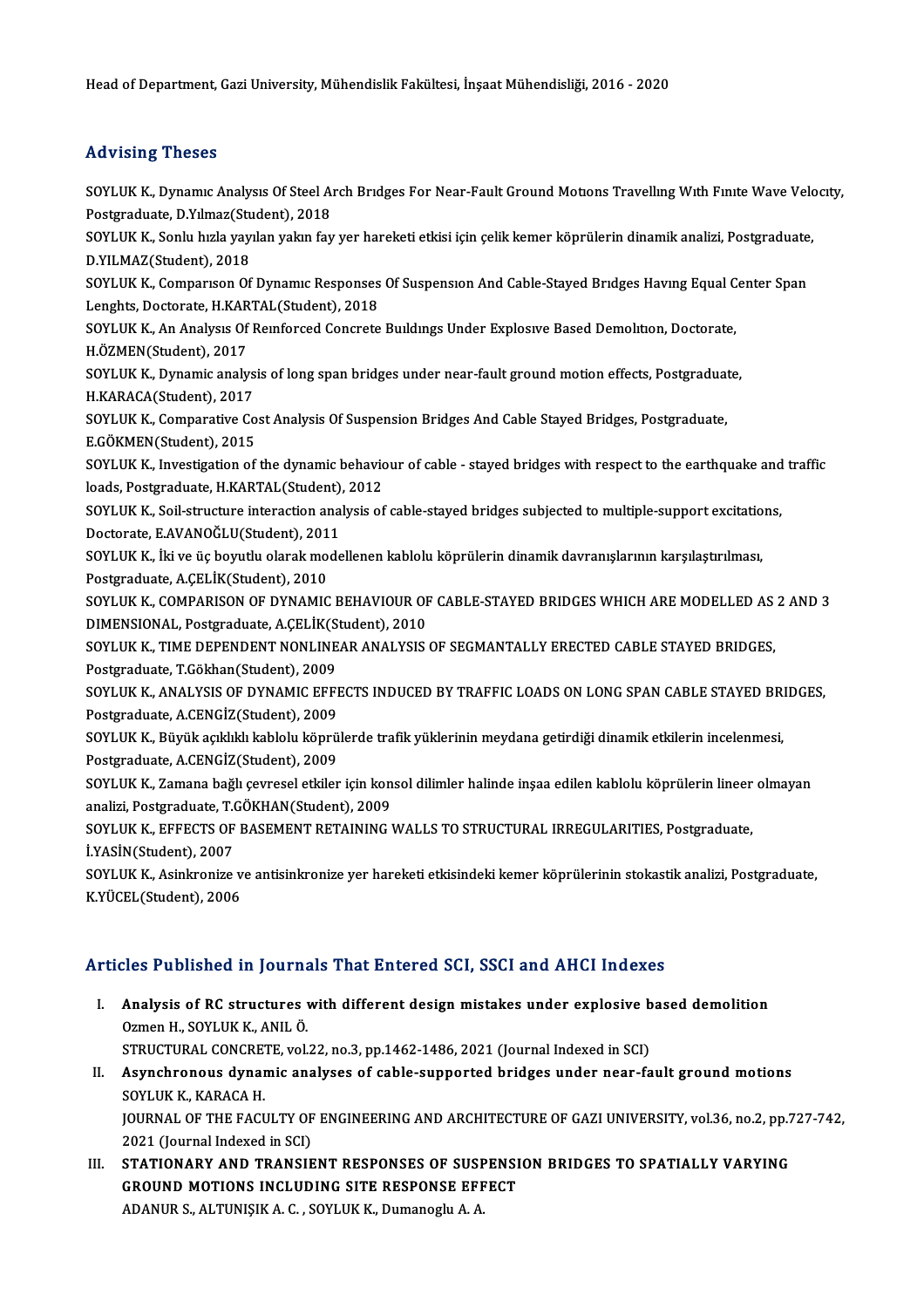ADVANCED STEEL CONSTRUCTION, vol.13, no.4, pp.378-398, 2017 (Journal Indexed in SCI)<br>Ways pessese effect on the seismic response of suspension bridges sonsidering l

- ADVANCED STEEL CONSTRUCTION, vol.13, no.4, pp.378-398, 2017 (Journal Indexed in SCI)<br>IV. Wave-passage effect on the seismic response of suspension bridges considering local soil conditions ADVANCED STEEL CONSTRUCTION, vol.13, no.4, pp.378-398, 2017 (Journ<br>Wave-passage effect on the seismic response of suspension brid<br>ADANUR S., ALTUNIŞIK A. C. , BAŞAĞA H. B. , SOYLUK K., Dumanoglu A. A.<br>INTERNATIONAL JOURNAL Wave-passage effect on the seismic response of suspension bridges considering local soil cond<br>ADANUR S., ALTUNIŞIK A. C. , BAŞAĞA H. B. , SOYLUK K., Dumanoglu A. A.<br>INTERNATIONAL JOURNAL OF STEEL STRUCTURES, vol.17, no.2, ADANUR S., ALTUNIȘIK A. C. , BAȘAĞA H. B. , SOYLUK K., Dumanoglu A. A.<br>INTERNATIONAL JOURNAL OF STEEL STRUCTURES, vol.17, no.2, pp.501-513, 2017 (Journal Indexed in SCI)<br>V. Stochastic response of suspension bridges for
- ADANURS.,ALTUNIŞIKA.C. ,SOYLUKK.,DumanogluA.A. Stochastic response of suspension bridges for various spatial variability models<br>ADANUR S., ALTUNIŞIK A. C. , SOYLUK K., Dumanoglu A. A.<br>STEEL AND COMPOSITE STRUCTURES, vol.22, no.5, pp.1001-1018, 2016 (Journal Indexed in
- VI. Contribution of local site-effect on the seismic response of suspension bridges to spatially varying<br>ground motions STEEL AND COMP<br>Contribution of l<br>ground motions<br>ADANUP S ALTIN ground motions<br>ADANUR S., ALTUNIȘIK A. C. , SOYLUK K., Dumanoglu A. A. , Bayraktar A.<br>EARTHQUAKES AND STRUCTURES, vol.10, no.5, pp.1233-1251, 2016 (Journal Indexed in SCI)<br>Stechestic dunamis analysis of a bistorisel masenz

ADANURS.,ALTUNIŞIKA.C. ,SOYLUKK.,DumanogluA.A. ,BayraktarA.

VII. Stochastic dynamic analysis of a historical masonry bridge under surface blast-induced multi-point ground motion EARTHQUAKES A<br>Stochastic dyna<br>ground motion<br>HACIEEENDIOČIJ

HACIEFENDİOĞLUK.,Banerjee S.,SOYLUKK.,ALPASLANE.

ground motion<br>HACIEFENDİOĞLU K., Banerjee S., SOYLUK K., ALPASLAN E.<br>STOCHASTIC ENVIRONMENTAL RESEARCH AND RISK ASSESSMENT, vol.29, no.5, pp.1275-1286, 2015 (Journal HACIEFENDÍOĞ<br>STOCHASTIC EN<br>Indexed in SCI)<br>Multi noint ro STOCHASTIC ENVIRONMENTAL RESEARCH AND RISK ASSESSMENT, vol.29, no.5, pp.1275-1286, 2<br>Indexed in SCI)<br>VIII. Multi-point response spectrum analysis of a historical bridge to blast ground motion<br>HACIEEENDIOČLU V. Panarios S.

Indexed in SCI)<br>Multi-point response spectrum analysis of a histor<br>HACIEFENDİOĞLU K., Banerjee S., SOYLUK K., KÖKSAL O.<br>STRUCTURAL ENCINEERING AND MECHANICS .vel 53. pa HACIEFENDİOĞLU K., Banerjee S., SOYLUK K., KÖKSAL O.<br>STRUCTURAL ENGINEERING AND MECHANICS, vol.53, no.5, pp.897-919, 2015 (Journal Indexed in SCI)

HACIEFENDİOĞLU K., Banerjee S., SOYLUK K., KÖKSAL O.<br>STRUCTURAL ENGINEERING AND MECHANICS, vol.53, no.5, pp.897-919, 2015 (Journal Indexed in SCI)<br>IX. Investigation of the effect of spatially varying ground motion componen STRUCTURAL ENGINEERING AND MECHANICS, vol.53, no.5, pp.897-919, 2015 (Journal Indexed in SCI)<br>Investigation of the effect of spatially varying ground motion components on the dynamic behavi<br>of cable-stayed bridges dependin Investigation of the effect of spatially varying ground motion components on the dynamic be<br>of cable-stayed bridges depending on soil conditions Yer hareketi degisim bilesenlerinin kabl<br>köprülerin dinamik davranisi üzerind of cable-stayed bridges depending on soil conditions Yer hareketi degisim bilesenlerinin kablolu<br>köprülerin dinamik davranisi üzerindeki etkisinin zemin kosullarina bagli olarak incelenmesi<br>Avanoglu Sicacik E., SOYLUK K. köprülerin dinamik davranisi üzerindeki etkisinin zemin kosullarina bagli olarak incelenmesi<br>Avanoglu Sicacik E., SOYLUK K.<br>Journal of the Faculty of Engineering and Architecture of Gazi University, vol.27, no.4, pp.881-88

Avanoglu Sicacik E., SOYLU<br>Journal of the Faculty of El<br>Indexed in SCI Expanded) Journal of the Faculty of Engineering and Architecture of Gazi University, vol.27, no.4, pp.881-889, 2012 (Journal Indexed in SCI Expanded)<br>X. Effects of blast-induced random ground motions on the stochastic behaviour of i

# Indexed in<br>Effects of<br>chimneys<br>HACIEEEN! Effects of blast-induced rand<br>chimneys<br>HACIEFENDİOĞLU K., SOYLUK K.<br>STRUCTURAL ENCINEERING ANI chimneys<br>HACIEFENDİOĞLU K., SOYLUK K.<br>STRUCTURAL ENGINEERING AND MECHANICS, vol.43, no.6, pp.835-845, 2012 (Journal Indexed in SCI)<br>Numerisel investisation of stochestic response of an elevated water tank to random unders

# HACIEFENDİOĞLU K., SOYLUK K.<br>STRUCTURAL ENGINEERING AND MECHANICS, vol.43, no.6, pp.835-845, 2012 (Journal Indexed in SCI)<br>XI. Numerical investigation of stochastic response of an elevated water tank to random undergro STRUCTURAL E<br>Numerical inv<br>blast loading<br>HACIEEENDIOÒ

HACIEFENDİOĞLU K., SOYLUK K., BİRİNCİ F.

blast loading<br>HACIEFENDİOĞLU K., SOYLUK K., BİRİNCİ F.<br>STOCHASTIC ENVIRONMENTAL RESEARCH AND RISK ASSESSMENT, vol.26, no.4, pp.599-607, 2012 (Journal HACIEFENDIOĞ<br>STOCHASTIC EN<br>Indexed in SCI)<br>Soil stuusture STOCHASTIC ENVIRONMENTAL RESEARCH AND RISK ASSESSMENT, vol.26, no.4, pp.599-607, 2012 (Journal Indexed in SCI)<br>XII. Soil-structure interaction analysis of cable-stayed bridges for spatially varying ground motion<br>components

Indexed in SCI<br>Soil-structur<br>components<br>SOVI UK K Sie Soil-structure inte:<br>components<br>SOYLUK K., Sicacik E.<br>Soil Dynamics and Es components<br>SOYLUK K., Sicacik E.<br>Soil Dynamics and Earthquake Engineering, vol.35, pp.80-90, 2012 (Journal Indexed in SCI Expanded)<br>Comparison of Stochastic Besponses of Asphaltic Concrete Core and Asphaltic Lining Dam

SOYLUK K., Sicacik E.<br>Soil Dynamics and Earthquake Engineering, vol.35, pp.80-90, 2012 (Journal Indexed in SCI Expanded)<br>XIII. Comparison of Stochastic Responses of Asphaltic Concrete Core and Asphaltic Lining Dams with Cl Soil Dynamics and Earthquake Engineering, vol.35, pp.80-90, 2<br>Comparison of Stochastic Responses of Asphaltic Conci<br>Core Dams to Stationary and Nonstationary Excitation<br>HACIEEENDIOČLUK SOVLUKK PRINCLE HACIEFENDİOĞLU K., SOYLUK K., BİRİNCİ F. Core Dams to Stationary and Nonstationary Excitation<br>HACIEFENDİOĞLU K., SOYLUK K., BİRİNCİ F.<br>ADVANCES IN STRUCTURAL ENGINEERING, vol.15, no.1, pp.91-105, 2012 (Journal Indexed in SCI)<br>Nonlinear Besnanse of Farthfill Dams

# HACIEFENDİOĞLU K., SOYLUK K., BİRİNCİ F.<br>ADVANCES IN STRUCTURAL ENGINEERING, vol.15, no.1, pp.91-105, 2012 (Journal Indexed in SCI)<br>XIV. Nonlinear Response of Earthfill Dams to Spatially Varying Ground Motion Including ADVAN<br><mark>Nonlir</mark><br>Effect<br>HACEI Nonlinear Response of Earth<br>Effect<br>HACIEFENDİOĞLU K., SOYLUK K.<br>ADVANCES IN STRUCTURAL ENC Effect<br>HACIEFENDİOĞLU K., SOYLUK K.<br>ADVANCES IN STRUCTURAL ENGINEERING, vol.14, no.2, pp.223-234, 2011 (Journal Indexed in SCI)<br>Dunamia effects indused by traffic loads en sable staved bridges Kablely könnülende tra

HACIEFENDİOĞLU K., SOYLUK K.<br>ADVANCES IN STRUCTURAL ENGINEERING, vol.14, no.2, pp.223-234, 2011 (Journal Indexed in SCI)<br>XV. Dynamic effects induced by traffic loads on cable-stayed bridges Kablolu köprülerde trafik

ADVANCES IN STRUCTURAL ENGINEERING, ve<br>Dynamic effects induced by traffic loads<br>yüklerinin neden olduğu dinamik etkiler<br>Censir A, SOVLUK K, Sisosik E yüklerinin neden olduğu dinamik etkiler<br>Cengiz A., SOYLUK K., Sicacik E.

yüklerinin neden olduğu dinamik etkiler<br>Cengiz A., SOYLUK K., Sicacik E.<br>Journal of the Faculty of Engineering and Architecture of Gazi University, vol.26, no.1, pp.243-252, 2011 (Journal<br>Indeved in SCL Eunended) Cengiz A., SOYLUK K., Sica<br>Journal of the Faculty of E<br>Indexed in SCI Expanded)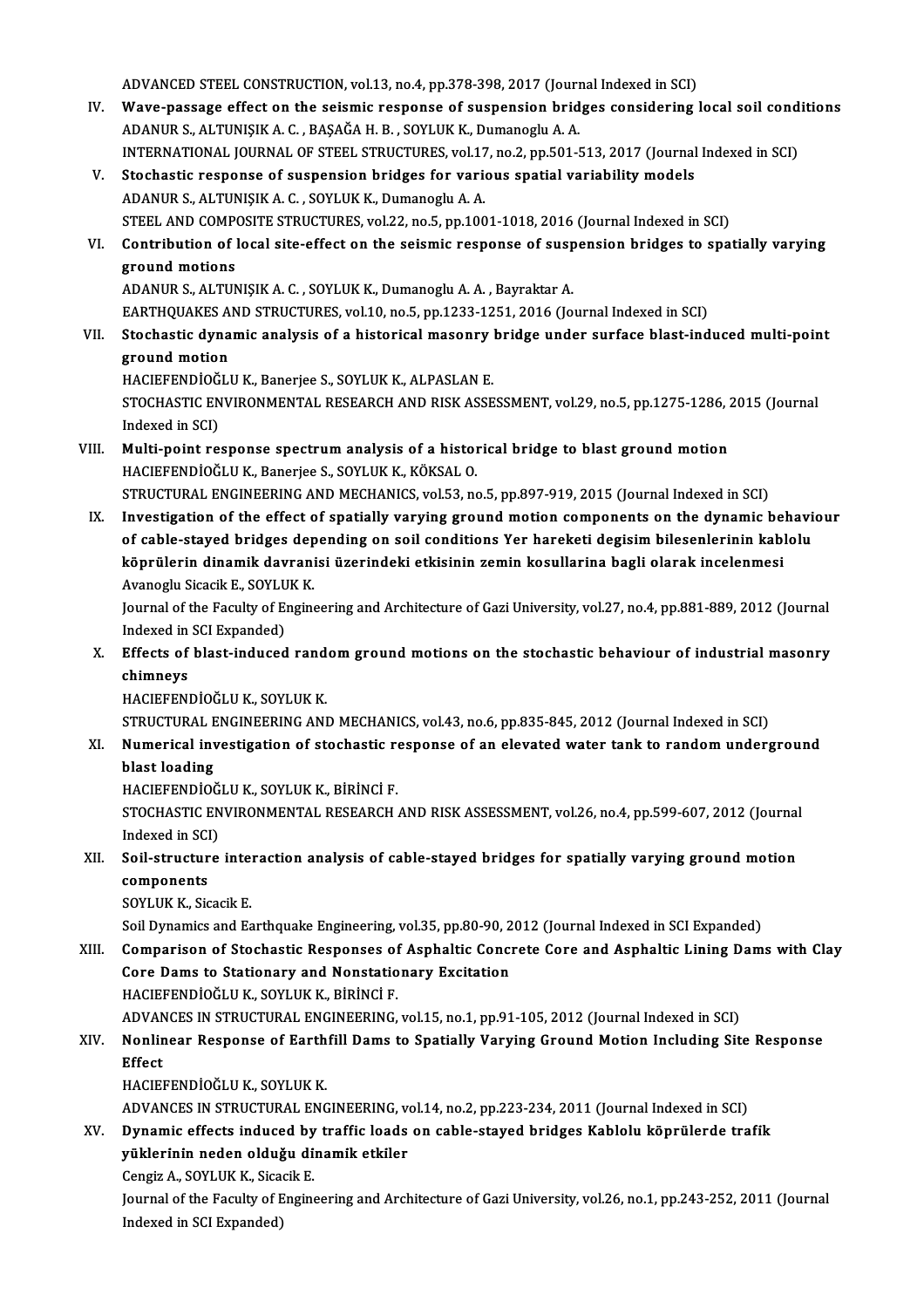| XVI.   | Earthquake response of isolated cable-stayed bridges under spatially varying ground motions<br>ATEŞ Ş., SOYLUK K., Dumanoglu A. A., Bayraktar A. |
|--------|--------------------------------------------------------------------------------------------------------------------------------------------------|
|        | STRUCTURAL ENGINEERING AND MECHANICS, vol.31, no.6, pp.639-662, 2009 (Journal Indexed in SCI)                                                    |
| XVII.  | Effect of Basement Retaining Walls to Torsional Irregularity in Frame Type Buildings                                                             |
|        | SOYLUK K., Yavuz I. Y.                                                                                                                           |
|        | TEKNIK DERGI, vol.20, no.2, pp.4653-4673, 2009 (Journal Indexed in SCI)                                                                          |
| XVIII. | Stochastic dynamic response of dam-reservoir-foundation systems to spatially varying earthquake                                                  |
|        | ground motions                                                                                                                                   |
|        | Bilici Y., Bayraktar A., SOYLUK K., HACIEFENDİOĞLU K., ATEŞ Ş., Adanur S.                                                                        |
|        | SOIL DYNAMICS AND EARTHQUAKE ENGINEERING, vol.29, no.3, pp.444-458, 2009 (Journal Indexed in SCI)                                                |
| XIX.   | Comparison of random vibration methods for multi-support seismic excitation analysis of long-span                                                |
|        | bridges                                                                                                                                          |
|        | Soyluk K                                                                                                                                         |
|        | ENGINEERING STRUCTURES, vol.26, no.11, pp.1573-1583, 2004 (Journal Indexed in SCI)                                                               |
| XX.    | Random vibration and deterministic analyses of cable-stayed bridges to asynchronous ground                                                       |
|        | motion                                                                                                                                           |
|        | Soyluk K., Dumanoglu A., Tuna M.                                                                                                                 |
|        | STRUCTURAL ENGINEERING AND MECHANICS, vol.18, no.2, pp.231-246, 2004 (Journal Indexed in SCI)                                                    |
| XXI.   | Spatial variability effects of ground motions on cable-stayed bridges                                                                            |
|        | Soyluk K., Dumanoglu A.                                                                                                                          |
|        | SOIL DYNAMICS AND EARTHQUAKE ENGINEERING, vol.24, no.3, pp.241-250, 2004 (Journal Indexed in SCI)                                                |
| XXII.  | A stochastic analysis of long span structures subjected to spatially varying ground motions including                                            |
|        | the site-response effect                                                                                                                         |
|        | Dumanogluid A., Soyluk K.                                                                                                                        |
|        | ENGINEERING STRUCTURES, vol.25, no.10, pp.1301-1310, 2003 (Journal Indexed in SCI)                                                               |
| XXIII. | Comparison of asynchronous and stochastic dynamic responses of a cable-stayed bridge                                                             |
|        | Soyluk K., Dumanoglu A.                                                                                                                          |
|        | ENGINEERING STRUCTURES, vol.22, no.5, pp.435-445, 2000 (Journal Indexed in SCI)                                                                  |

# Articles Published in Other Journals

- rticles Published in Other Journals<br>I. Effetcs of Near-Fault and Far-Fault Ground Motions on Cable-Stayed Bridges<br>KARACA H. SOVLUK K Effetcs of Near-Fault<br>Effetcs of Near-Fault<br>KARACA H., SOYLUK K. Effetcs of Near-Fault and Far-Fault Ground Motions on Cable-Stayed Bridges<br>KARACA H., SOYLUK K.<br>Disaster Science and Engineering, vol.4, no.21, pp.12-21, 2018 (Refereed Journals of Other Institutions)<br>Calik Kamar Könnülari KARACA H., SOYLUK K.<br>Disaster Science and Engineering, vol.4, no.21, pp.12-21, 2018 (Refereed Journals of Other Institutions)<br>II. Celik Kemer Köprülerin Rasgele Titreşim Analizinde Filtre Edilmiş Beyaz Gürültü Modelinin Ta
- Disaster Science and<br>**Çelik Kemer Köprü**<br>SOYLUK K., YÜCEL K.<br>Cari Üniversitesi Müh Çelik Kemer Köprülerin Rasgele Titreşim Analizinde Filtre Edilmiş Beyaz Gürültü Modelinin Tahkiki<br>SOYLUK K., YÜCEL K.<br>Gazi Üniversitesi Mühendislik Mimarlık Fakültesi Dergisi, vol.22, no.4, pp.933-939, 2007 (Other Refereed SOYLUK K., YÜCEL K.<br>Gazi Üniversitesi Mühendislik Mimarlık Fakültesi Dergisi, vol.22, no.4, pp.933-939, 2007 (Other Refereed National<br>Journals) Gazi Üniversitesi Mühendislik Mimarlık Fakültesi Dergisi, vol.22, no.4, pp.933-939, 2007 (Other Refereed Nation Journals)<br>III. Kablolu Köprülerin Asinkronize Antisinkronize ve Stokastik Karşılaştırmalı Dinamik Analizleri<br>D
- Journals)<br><mark>Kablolu Köprülerin Asinkro</mark><br>DUMANOĞLU A. A. , SOYLUK K.<br>İMO Telmik Dergi an 2121 212 Kablolu Köprülerin Asinkronize Antisinkronize ve Stokastik Karşıl:<br>DUMANOĞLU A. A. , SOYLUK K.<br>İMO Teknik Dergi, pp.2121-2137, 2000 (Other Refereed National Journals)

# IMO Teknik Dergi, pp.212<br>Books & Book Chapters

ooks & Book Ch<br>I. YAPI STATİĞİ<br>SOVLUK K.CÜL I. YAPI STATIĞI<br>SOYLUK K., GÜLTOP T. PALME, Ankara, 2017